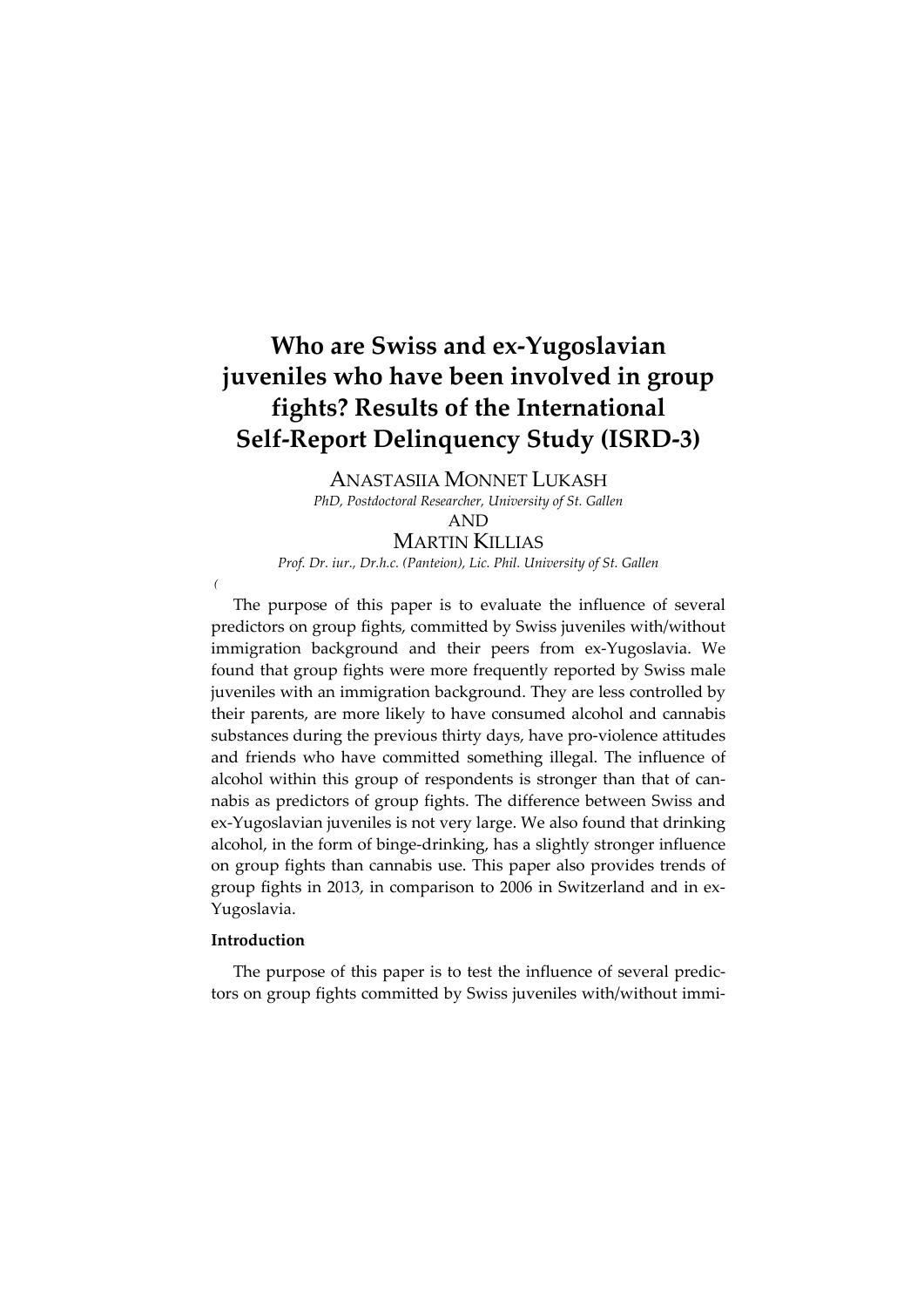gration background and their peers from ex‐Yugoslavia. We plan (1) to provide the main characteristics of youths who have been involved in group fights and (2) to define whether these characteristics vary among different groups of juveniles depending on their origin or countries of residence**.** *The inspiration for this paper came from an article by Prof. Courakis (1998) on football violence in Greece*.

Research on football violence/hooliganism has been a growth indus‐ try since the late 1960s in Britain, and academics in other European countries have steadily been catching up since the mid‐1980s (Marsh, 1996). Two of the three waves of the International Self‐Report Delin‐ quency Study (ISRD‐2 in 2006 and ISRD‐3 in 2013) also partially inves‐ tigated this issue. Young people in the age‐group12‐16 were asked the question (among others), if they had ever and during last year participated in a group fight at a football stadium, on the street or in another public place. The availability of this variable gave us an opportunity to conduct the analysis of group fights, as a manifestation of football hooliganism.

The following findings are the results of the ISRD‐3 study that has been carried out in almost forty countries all over the world. Our research group conducted this study in the nine countries of Western and Eastern Europe, as well as Asia/Oceania. This research took place in computer-based form among 12-16 year old students of the 7-9th<sup>1</sup>grades of secondary schools. In this paper we present the results of this study in Switzerland and in the four selected ex‐Yugoslavian coun‐ tries (Bosnia‐Herzegovina, Kosovo, Macedonia, and Serbia). The Swiss data was collected at the national level, in Bosnia‐Herzegovina it was collected in the six regions; in other ex-Yugoslavia countries, the survey took place in the two main cities and suburbs of each country (in 2013‐2015). The total number of the effective responses is 12078. The results of the survey in the selected ex‐Yugoslavian countries were ana‐ lysed in the form of an aggregative database.

-

<sup>&</sup>lt;sup>1</sup> Serbian students from older grades were also included into the database when they had the age of 12‐16.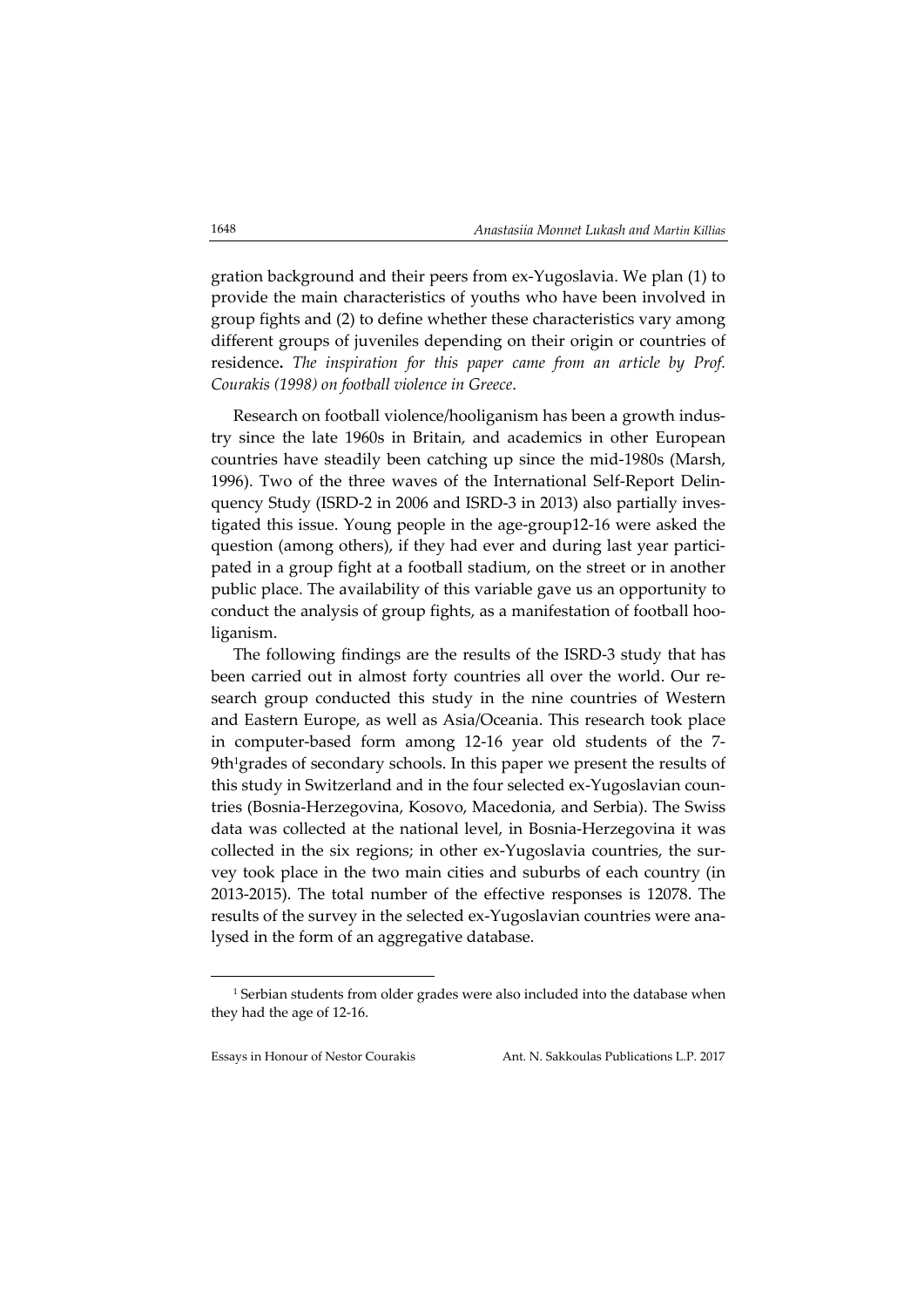The analysis in this paper was conducted in Switzerland and in the selected ex-Yugoslavian countries. Among the reasons for this selection are: (1) ex-Yugoslavian countries are among the main sources of immigration to Switzerland. (2) In accordance with the results of the second International Self‐Report Delinquency Study (ISRD‐2) in Switzerland, there are disproportionate levels of offending among migrants (Killias, 2009, p.33). In the current paper, we (1) compare the above‐mentioned findings from the ISRD‐2 in Switzerland with the current results of the ISRD‐3 in Switzerland and in ex‐Yugoslavia; and (2) test the influence of several variables on group fights.

To conduct the current analysis, the following variables were selected:

- (1) Substance use (cannabis and binge‐drinking, last month preva‐ lence)
- (2) pro‐violence attitude (in the form of dichotomized index, where 1= assessing robbery and/or assault as not wrong/not wrong at all)
- (3) parental control (in the form of dichotomized index, where 1= at least 8 out of 12 forms of parental control were reported as "never/ almost never").
- (4) Having delinquent friends (in the form of dichotomized index, where 1= having friends who have committed at least three out of five offences).

Our database also included other variables (e.g. spending leisure time in unstructured way, self-control variables), but they were not included in the analysis to avoid multicollinearity. Descriptive and multivariate analysis was conducted within the groups of respondents by their origin and countries of residence. In Swiss data, the analysis was controlled by:

- 1. Having immigration background (at least one parent born abroad)
- 2. Having no immigration background (both parents born in Switzer‐ land)
- 3. Having at least one parent born in ex‐Yugoslavia.

The multivariate analysis of the entire database was controlled for country of residence (Switzerland vs. ex‐Yugoslavian countries).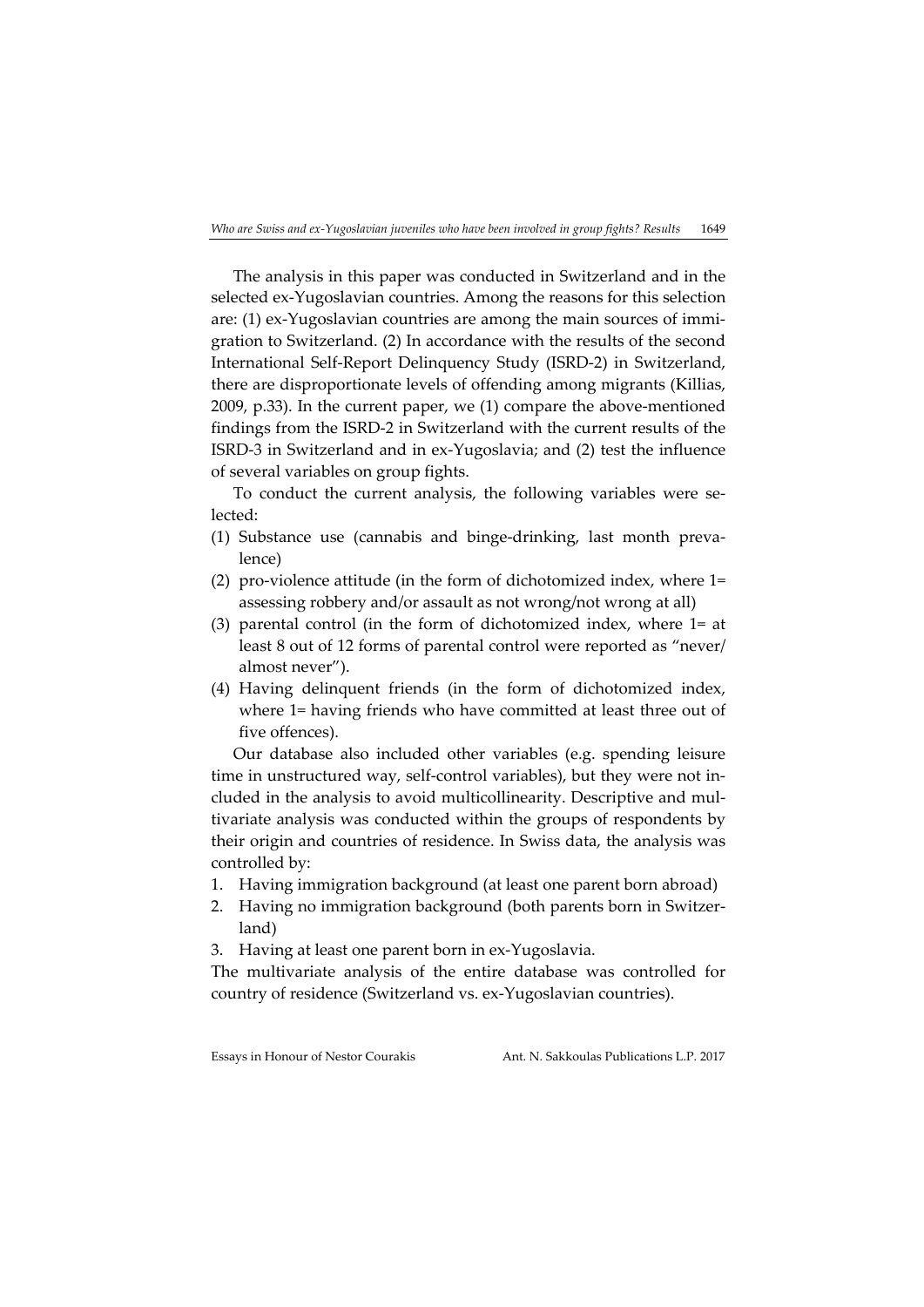### **Results**

This section provides descriptive results of group fights (last year prevalence), cannabis use, binge-drinking, pro-violence attitude, having delinquent friends, and parental control. As a first step, the prevalence of group fights among Swiss juveniles with and without foreign origin was compared. These results were also compared with the pre‐ vious findings in 2006 (ISRD‐2).



**Figure 1** Group fights (last year prevalence) among Swiss juveniles with and without immigration background and among their peers in ex‐Yugoslavia, in %; weighted data

We found that students with immigration background are twice as likely to partake in group fights. This prevalence is even higher among their Swiss peers with at least one parent born in ex‐Yugoslavia. This finding is very similar to those that we obtained while comparing the prevalence of violent offences. This fact, together with an increasing foreign population in Switzerland, has become one of the most controversial political issues (Linder, 2011) and the basis of the theory of "imported violence" (Killias *et al*., 2010). This finding is in line with the results of ISRD‐2 in Switzerland (2006), where Swiss respondents with ex‐Yugoslavian origin also reported a higher prevalence of group fights, together with cannabis use, violent offences etc. than Swiss respondents at the national level (Killias *et al*., 2010, Killias, 2009). We suggest that it can be explained by problems with integration into Swiss society as well as by other variables not considered in this analy‐ sis.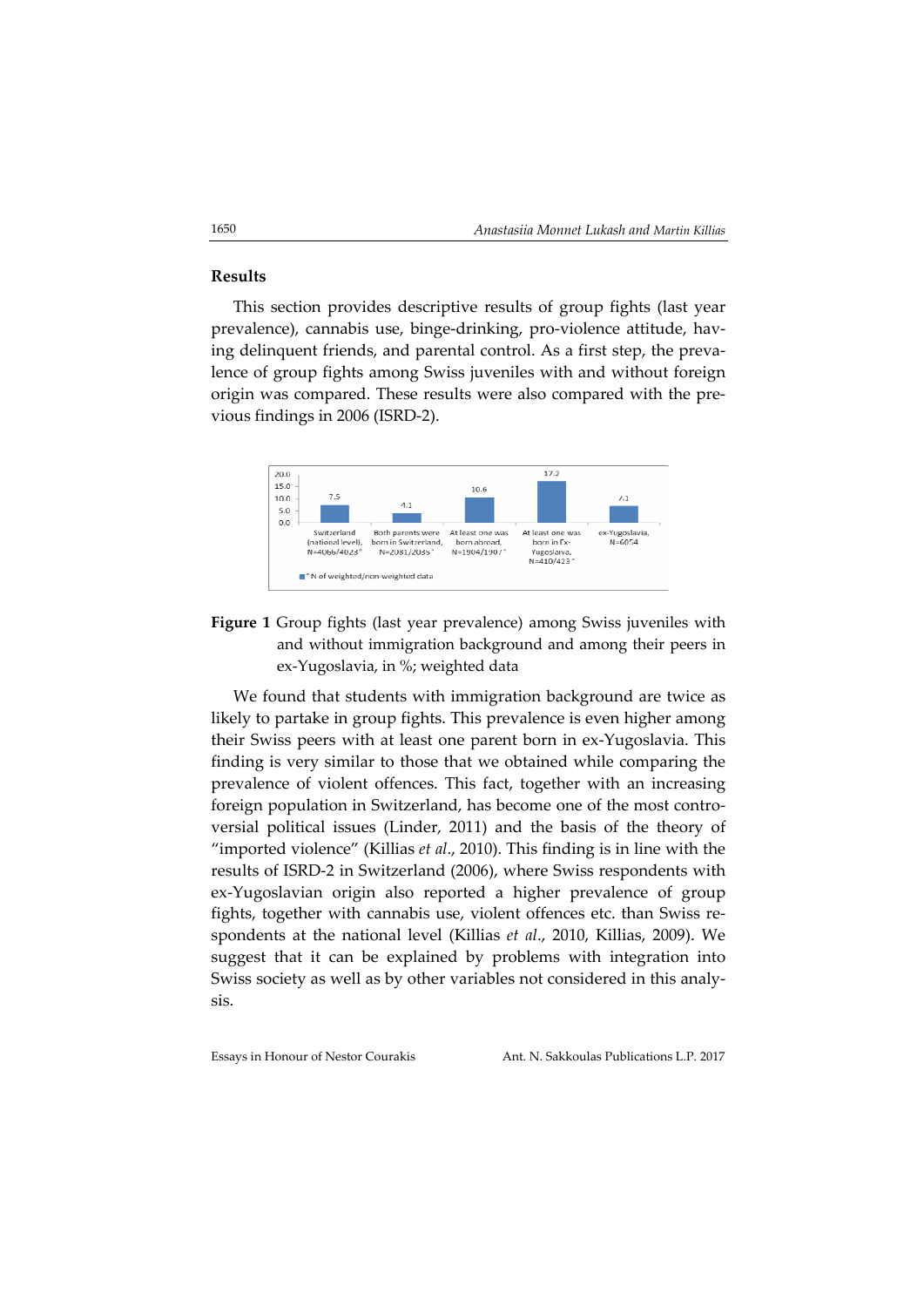**Table 1** Prevalence of group fight (last year prevalence) in Switzerland and in Ex‐Yugoslavia in 2006 (ISRD‐2) and 2013/2015 (ISRD‐3), in %, weighted data.

| ISRD-2              |                               | $ $ ISRD-3          |                         |                              |          |
|---------------------|-------------------------------|---------------------|-------------------------|------------------------------|----------|
| Switzerland         |                               | Juveniles           | Juveniles               | Juveniles origi-             | Bosnia-  |
|                     | (national level) <sup>a</sup> | of Swiss            | Originating             | nating from                  | Herzego- |
|                     |                               | origin <sup>a</sup> | from Balkan             | other countries <sup>a</sup> | vina b   |
|                     |                               |                     | region <sup>a</sup>     |                              |          |
| $\%$                | 8.0                           | 6.1                 | 16.0                    | 11.5                         | 11.4     |
| $N =$               | 2477                          | 2067                | 357                     | 415                          | 1756     |
|                     |                               |                     |                         |                              |          |
| Switzer-            | <b>Juveniles</b>              | <b>Swiss</b>        | Swiss juve-             | Ex-Yugoslavia                | Bosnia-  |
| land                | with                          | Juve-               | niles with at           | bc                           | Herzego- |
| (nation-            | Both                          | niles with          | least one               |                              | vina b   |
| nal                 | parents                       | at least            | parent born             |                              |          |
| level) <sup>a</sup> | born                          | one                 | in ex-                  |                              |          |
|                     | in Swi-                       | parent              | Yugoslavia <sup>a</sup> |                              |          |
|                     | tzerland <sup>a</sup>         | born                |                         |                              |          |
|                     |                               | abroad <sup>a</sup> |                         |                              |          |
| 7.5                 | 4.1                           | 10.6                | 17.2                    | 7.1                          | 5.5      |
| 4066/4023           | 2081/2035 <sup>d</sup>        | 1904/1907<br>d      | 410/423 <sup>d</sup>    | 6054                         | 2883     |

aWeighted data

<sup>b</sup> Non‐weighted data

<sup>c</sup> Ex‐Yugoslavia (ISRD‐3) = Bosnia‐Herzegovina, Macedonia, Kosovo, and Serbia. Aggregated data.

dWeighted/non weighted data

On the other hand, there is a fundamental difference in the prevalence of group fights in 2006 (ISRD‐2) and in 2013 (ISRD‐3). In accor‐ dance with the results of the ISRD‐2, the prevalence of group fights in Bosnia‐Herzegovina2 was significantly higher than in Switzerland at the national level (11.4% vs. 8.0%, see Table 1) (Killias *et a*l., 2010, Kil‐ lias, 2009).As the ISRD‐3 found, the difference between group fights rates at the national level and in ex‐Yugoslavian countries is modest

 2 Bosnia-Herzegovina was the only selected ex-Yugoslavian country in 2006.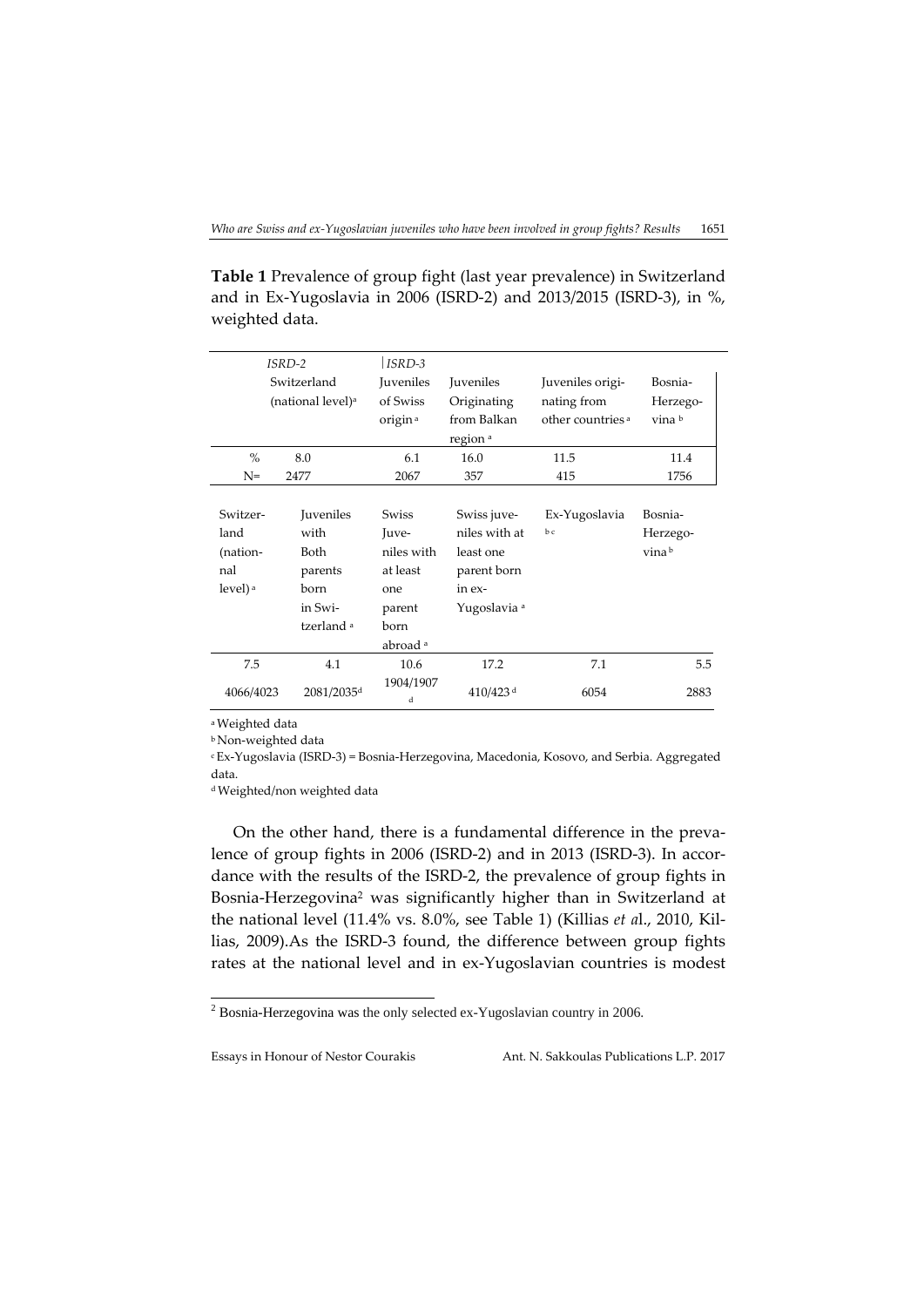(7.5% vs. 7.1%, see Table 1). The prevalence of group fights among all Swiss juveniles with immigration background is higher than among their peers with both parents born in Switzerland.

*Switzerland, national sample <sup>a</sup> Both Parents Were Born in Switzerlanda At least one parent born abroad <sup>a</sup> At least one was born in ex‐ Yugoslavia a Ex‐ Yugoslaviab* **Pro‐violence attitude (At least one out of two offences considered as not wrong)** at least 1 out of 2 is not wrong at all‐a little wrong (in %) 7,6 4,8 10,7 15,4 5,3 N=  $4091/4064$  c  $2097/2052$  c  $1913/1930$  c  $417/431$  c 6128 **Binge‐drinking, last month prevalence** 1‐2, 3‐4 and more times per week (in %) 26,0 25,8 25,7 27,2 14,7 N=  $4048/4001$  c  $2074/2026$  c  $1894/1895$  c  $407/421$  c 6048

**Table 2** Frequencies of independent variables, in %, weighted data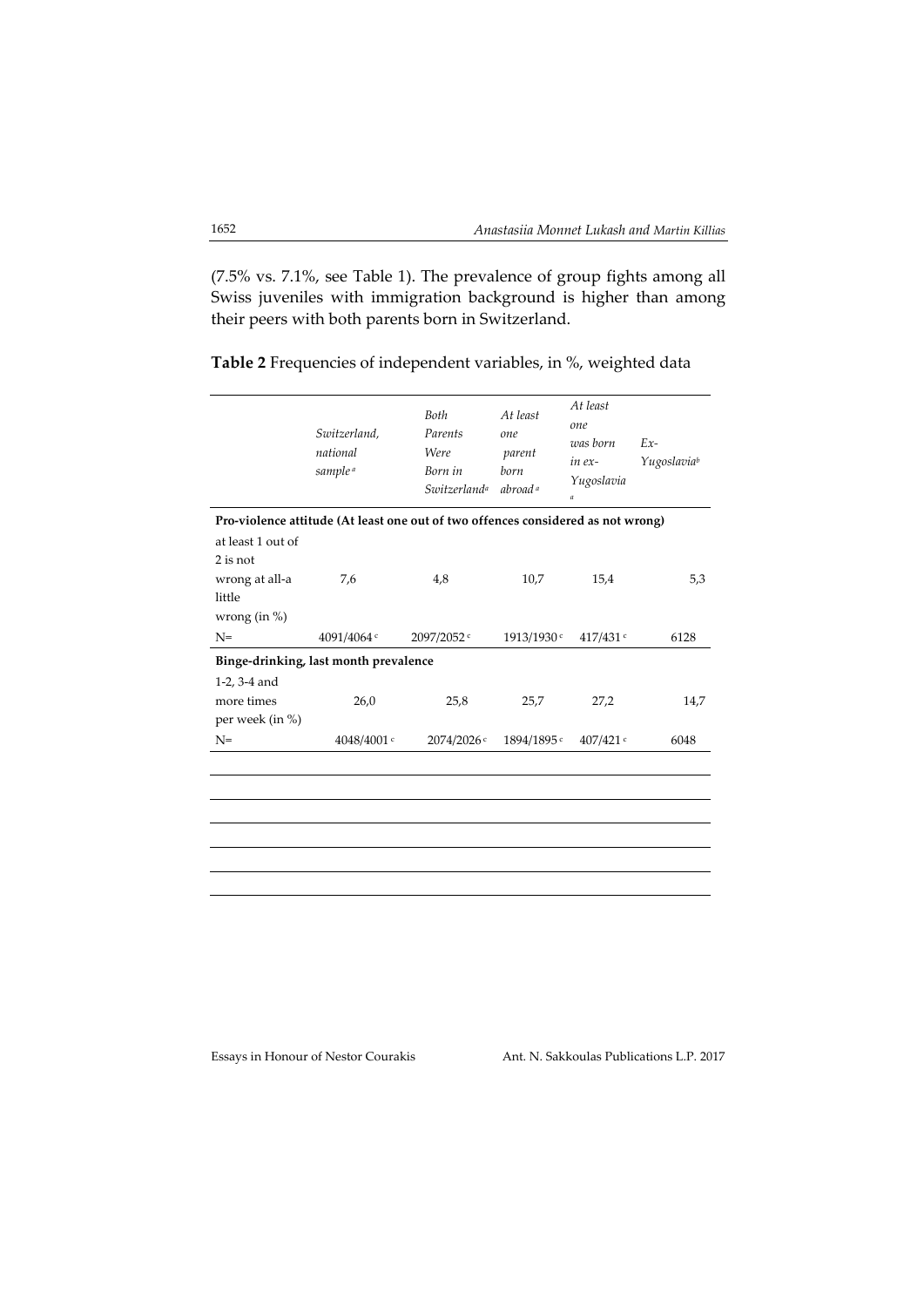| Cannabis use, last month    |                        |                        |             |      |  |
|-----------------------------|------------------------|------------------------|-------------|------|--|
|                             |                        |                        |             |      |  |
|                             |                        |                        |             |      |  |
|                             |                        |                        |             |      |  |
| 10,3                        | 9,1                    | 11,4                   | 12,1        | 3,0  |  |
|                             |                        |                        |             |      |  |
|                             |                        |                        |             |      |  |
| $4062/4013$ c               | 2079/2030 <sup>c</sup> | 1902/1902c             | $407/422$ c | 6054 |  |
|                             |                        |                        |             |      |  |
|                             |                        |                        |             |      |  |
|                             |                        |                        |             |      |  |
|                             |                        |                        |             |      |  |
| 11,8                        | 8,4                    | 15,0                   | 11,8        | 9,7  |  |
|                             |                        |                        |             |      |  |
|                             |                        |                        |             |      |  |
|                             |                        |                        |             |      |  |
| 4111/4099c                  | 2104/2069c             | 1929/1952 c            | 421/438     | 6231 |  |
| Having friends who have     |                        |                        |             |      |  |
| committed something illegal |                        |                        |             |      |  |
|                             |                        |                        |             |      |  |
|                             |                        |                        |             |      |  |
|                             |                        |                        |             | 3,7  |  |
|                             |                        |                        |             |      |  |
|                             |                        |                        |             |      |  |
|                             |                        |                        |             |      |  |
| 4123/4092c                  | 2105/2063 <sup>c</sup> | 1935/1947 <sup>c</sup> | 420/435     | 5637 |  |
|                             | 15,0                   | 10,7                   | 19,3        | 19,1 |  |

*Who are Swiss and ex‐Yugoslavian juveniles who have been involved in group fights? Results* 1653

<sup>a</sup> weighted data

<sup>b</sup> non‐weighted data

<sup>c</sup> weighted data/non weighted data

The highest prevalence of pro-violence attitudes was reported by Swiss juveniles with at least one parent born abroad, regardless the country. These percentages are respectively twice and three times higher than among their peers without an immigration background. This rate is similar to ex‐Yugoslavian juveniles. In this paper, we do not explain the reason for such differences.

The prevalence of binge‐drinking is similar in all Swiss subsamples.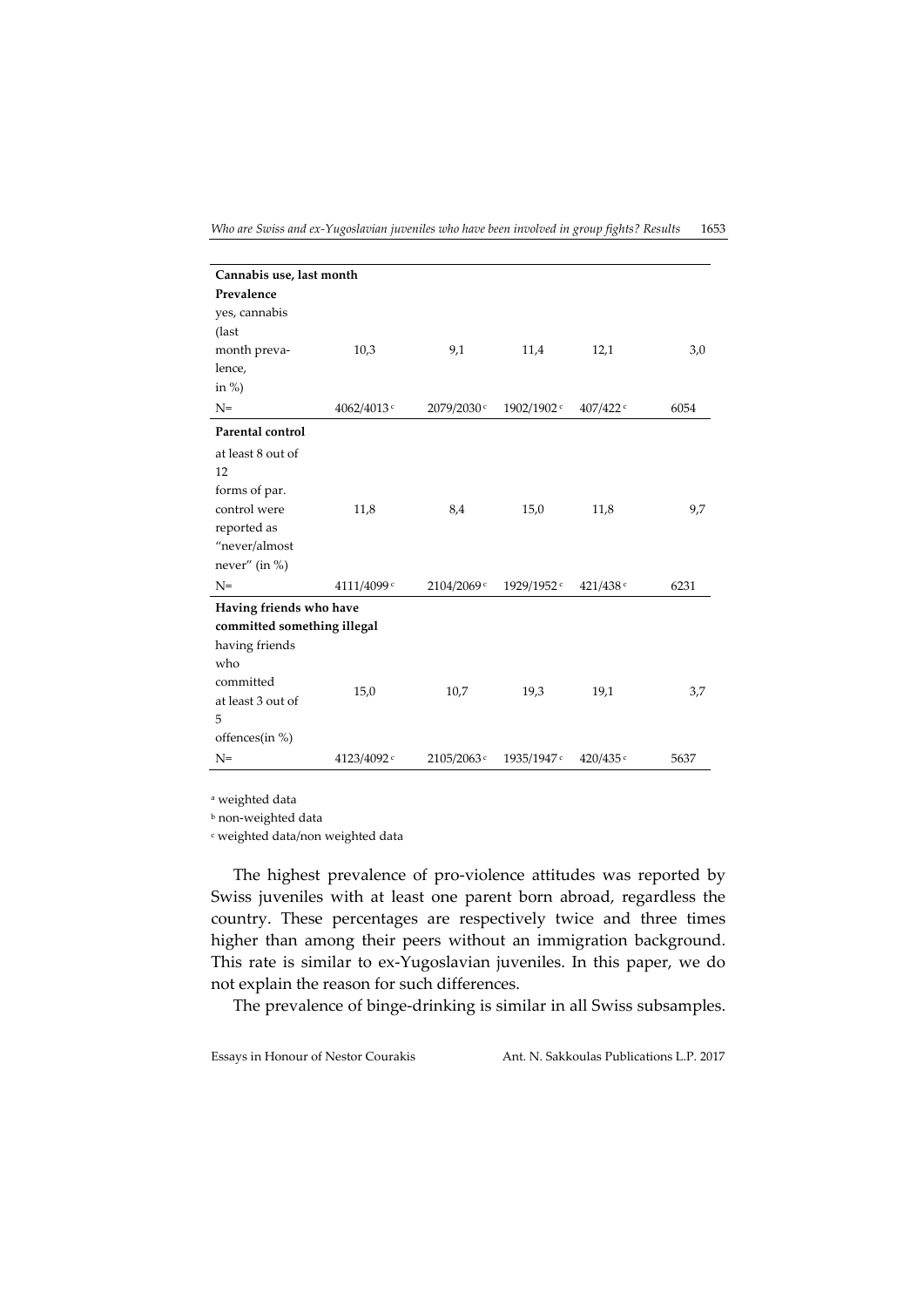Swiss juveniles reported binge-drinking twice as often as their ex-Yugoslavian peers. The prevalence of cannabis use (last month preva‐ lence) is higher among Swiss juveniles with at least one parent born in ex‐Yugoslavia or in any other country.

The prevalence of parental control varies among samples and subsamples. Swiss juveniles with at least one parent born abroad, regardless of the country reported the highest prevalence of weak parental control. This rate is almost twice as high as among youths with both parents born in Switzerland.

The percentage that report having friends who have done something illegal is also different among the groups of juveniles. Swiss youths with immigration background reported having delinquent friends twice as often as their peers with both parents born in Switzerland. At the same time, ex‐Yugoslavian respondents have delinquent friends five times less frequently than their Swiss peers with ex-Yugoslavian origin.

In accordance with the bivariate analysis between group fights (de‐ pendent variable) and the selected independent variables: (1) both cannabis use/binge‐drinking (last month prevalence), pro‐violent attitude, having delinquent friends, and parental control have a significant association with group fights ( $p \leq .000$ ). (2) In this paper, we do not consider the influence of family well-off on group fights because the relationship between these variables is not significant.

## **Multivariate Analysis**

The following multivariate analysis aims to test if:

- (1) the selected predictors affect group fights differently when the models are controlled for immigration background of Swiss re‐ spondents and by country of residence (Switzerland *vs.* ex-Yugoslavian countries);
- (2) consumption of substances (alcohol in the form of binge-drinking and cannabis use) predicts group fights differently among different groups of juveniles;
- (3) all selected variables have a significant effect on involvement in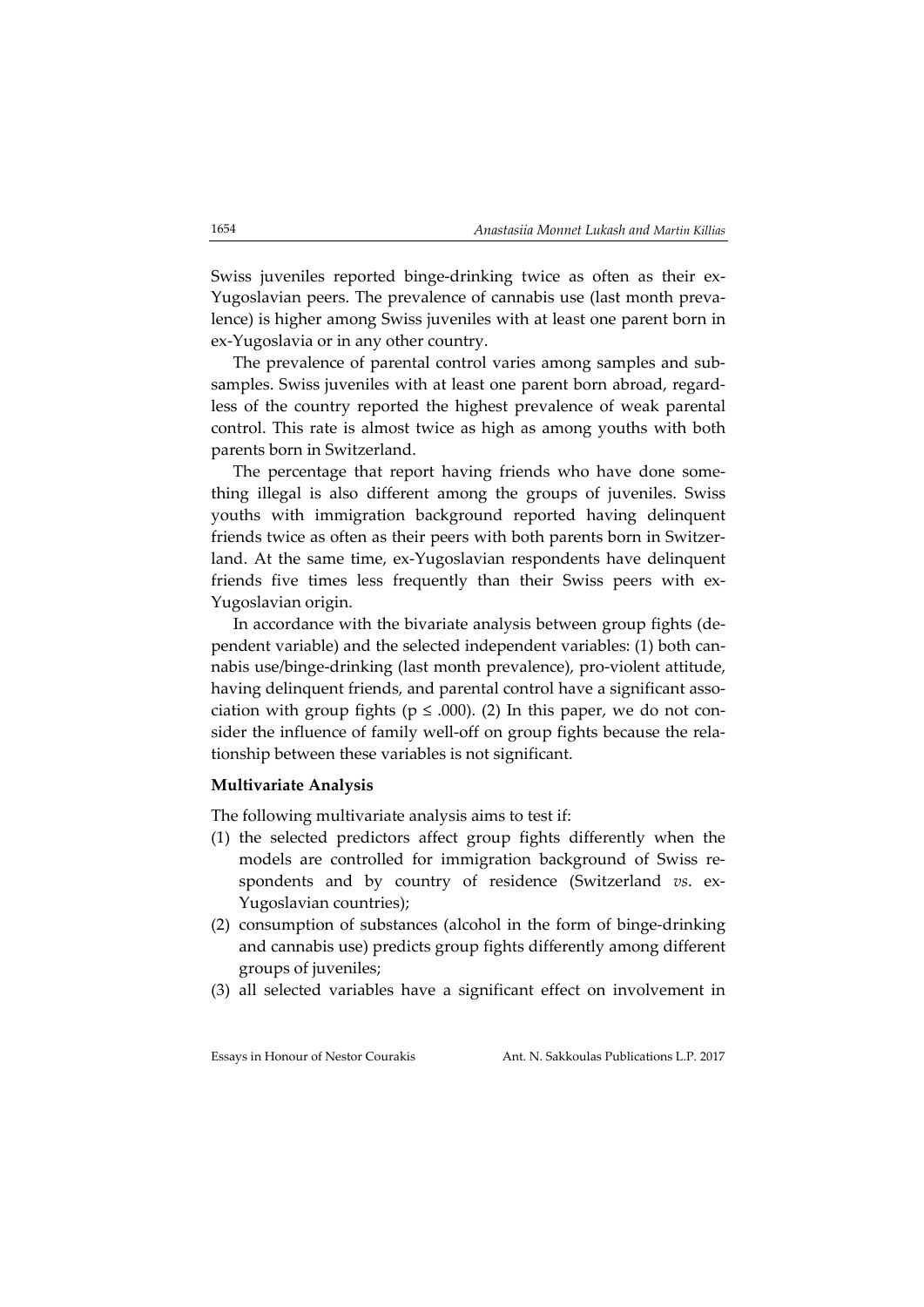group fights.

Table 3 provides the results of the multivariate analysis to answer the question, which of the above-mentioned predictors has the strongest influence on group fights. The influence of **parental control** is very similar in all models, controlled for immigration origin. Youths, who are less controlled by their parents, are twice as likely to engage in group fights.

While **cannabis** use affects group fights significantly, the influence of binge‐drinking is stronger. Juveniles, who had at least five drinks on one occasion during the previous thirty days, were twice as likely to be involved in group fights.

Respondents, who do not consider robbery and/or assault as something wrong/very wrong **(pro‐violence attitude)** are three times as likely to be involved in group fights. This probability does not vary among the models, controlled for cannabis use/binge‐drinking and immigration background. **Having delinquent friends** generally does not vary among samples. Juveniles with friends, who have done some‐ thing illegal, are four times as likely to be involved in group fights. It is interesting to note that, while football hooliganism is perpetrated far more often by males (Spaaij, 2008); boys are only twice more likely to be involved in group fights than girls. Respondents with **immigration background** are twice as likely to partake in group fights if they are affected by the selected predictors.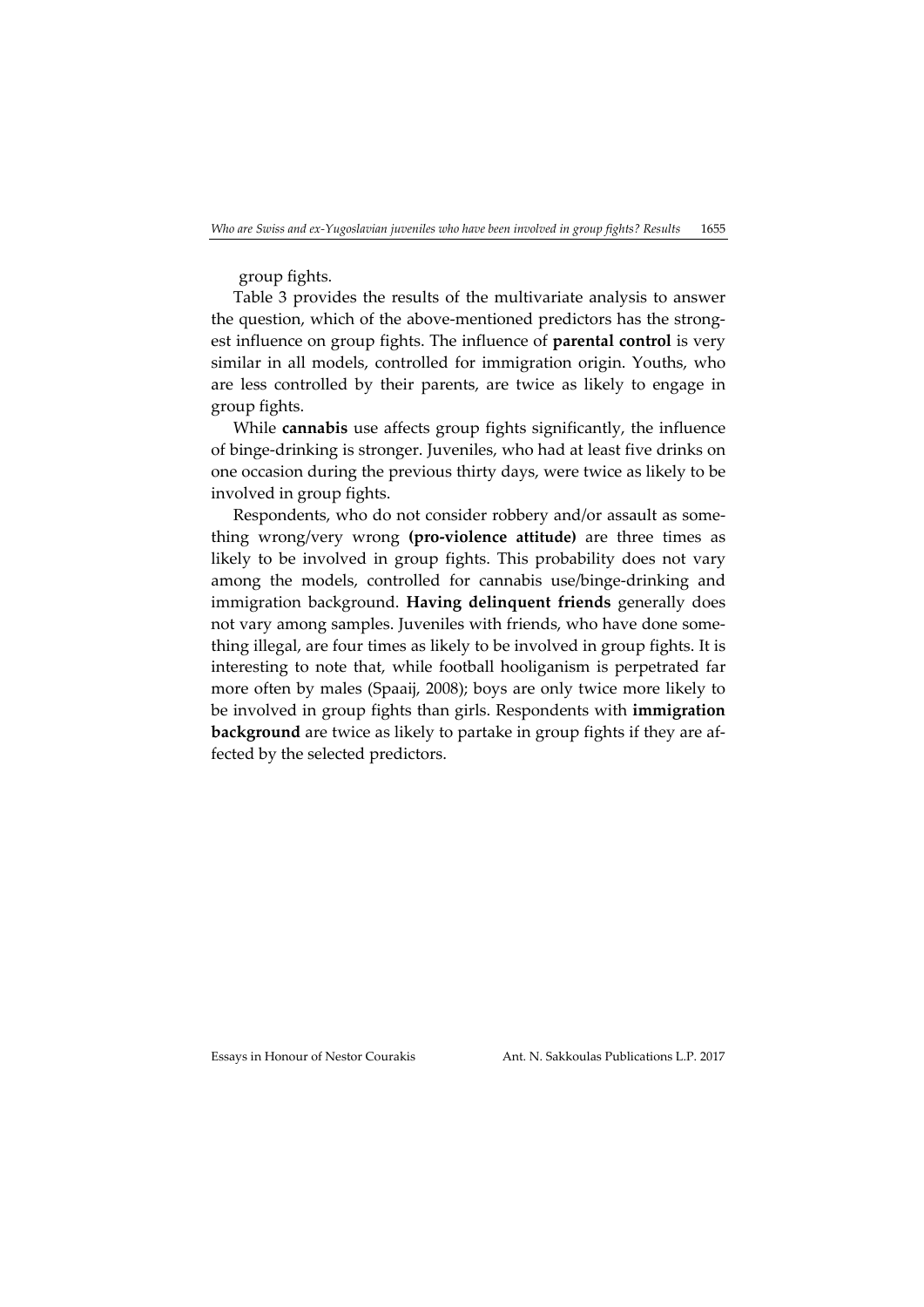**Table 3** Logistic regression model of group fights predicted by paren‐ tal control, pro‐violence attitude, having friends who have committed something illegal and binge‐drinking, controlled for immigration background of Swiss juveniles and gender. Swiss database, non‐weighted data

|                    |                 | Controlled forat least one parent | Controlled forat least one parent |                 |
|--------------------|-----------------|-----------------------------------|-----------------------------------|-----------------|
|                    | born abroad and |                                   | born in ex-Yugoslavia and         |                 |
|                    | cannabis        | binge-                            | cannabis                          | $\ldots$ binge- |
|                    | use             | drinking                          | use                               | drinking        |
|                    | 3864            | 3858                              | 3864                              | 3858            |
|                    | ,261            | ,276                              | ,255                              | ,269            |
|                    | <b>OR</b>       | <b>OR</b>                         | <b>OR</b>                         | <b>OR</b>       |
| Parental control   |                 |                                   |                                   |                 |
| $(1=weak)$         | 2,414 ***       | 2,314 ***                         | $2,505$ ***                       | 2,383 ***       |
| Cannabis use, last |                 |                                   |                                   |                 |
| month prevalence   | $1,905***$      |                                   | 1,827***                          |                 |
| $(1 = yes)$        |                 |                                   |                                   |                 |
| Binge-drinking     |                 |                                   |                                   |                 |
| (1=at least once   |                 | 2,434 ***                         |                                   |                 |
| during last thirty |                 |                                   |                                   | 2,295 ***       |
| days)              |                 |                                   |                                   |                 |
| Pro-violence       |                 |                                   |                                   |                 |
| Attitude           |                 |                                   |                                   |                 |
| (1=considering     |                 |                                   |                                   |                 |
| perpetration of    | 3,191***        | 3,086***                          | 3,075***                          | 2,992***        |
| robbery and/or     |                 |                                   |                                   |                 |
| assault as not     |                 |                                   |                                   |                 |
| wrong)             |                 |                                   |                                   |                 |
| Having friends     |                 |                                   |                                   |                 |
| who have committed |                 |                                   |                                   |                 |
| something illegal  |                 |                                   |                                   |                 |
| (1= friends have   | $4,175$ ***     | $4,026$ ***                       | 4,518 ***                         | 4,387***        |
| perpetrated at     |                 |                                   |                                   |                 |
| least three out    |                 |                                   |                                   |                 |
| of five offences)  |                 |                                   |                                   |                 |
| Immigration        |                 |                                   |                                   |                 |
| Background         | $2,077$ ***     | 2,139 ***                         |                                   |                 |
| (1=at least one    |                 |                                   |                                   |                 |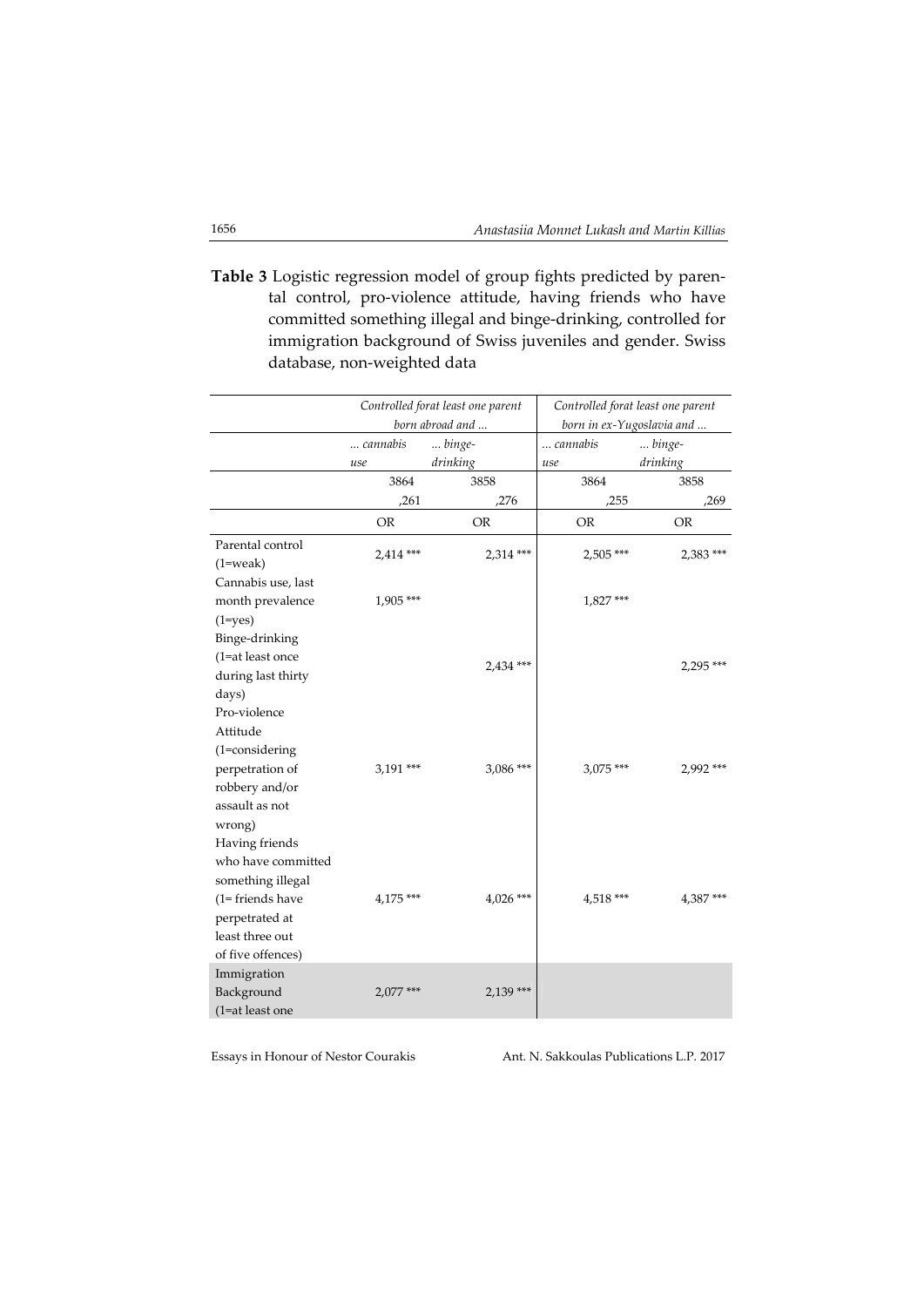| parent was born   |            |           |            |             |
|-------------------|------------|-----------|------------|-------------|
| abroad; 0=both    |            |           |            |             |
| parents were      |            |           |            |             |
| born in           |            |           |            |             |
| Switzerland)      |            |           |            |             |
| Immigration       |            |           |            |             |
| background 2      |            |           |            |             |
| $(1=at least one$ |            |           |            |             |
| parent was born   |            |           |            |             |
| in ex-Yugoslavia; |            |           |            |             |
| $0$ =all other    |            |           | $2,119***$ | $2,126$ *** |
| respondents,      |            |           |            |             |
| regardless        |            |           |            |             |
| the parents'      |            |           |            |             |
| origin)           |            |           |            |             |
| Gender (1=male)   | $2,217***$ | 2,265***  | 2,208 ***  | 2,256 ***   |
| Constant          | $,015***$  | $,012***$ | $,020$ *** | $,016***$   |

\*\*\* p ≤ .000

The following models have the same predictors except for the control variables. They are controlled for country of residence to compare the influence of the above-mentioned predictors not within Switzerland, but between Switzerland and ex‐Yugoslavian countries.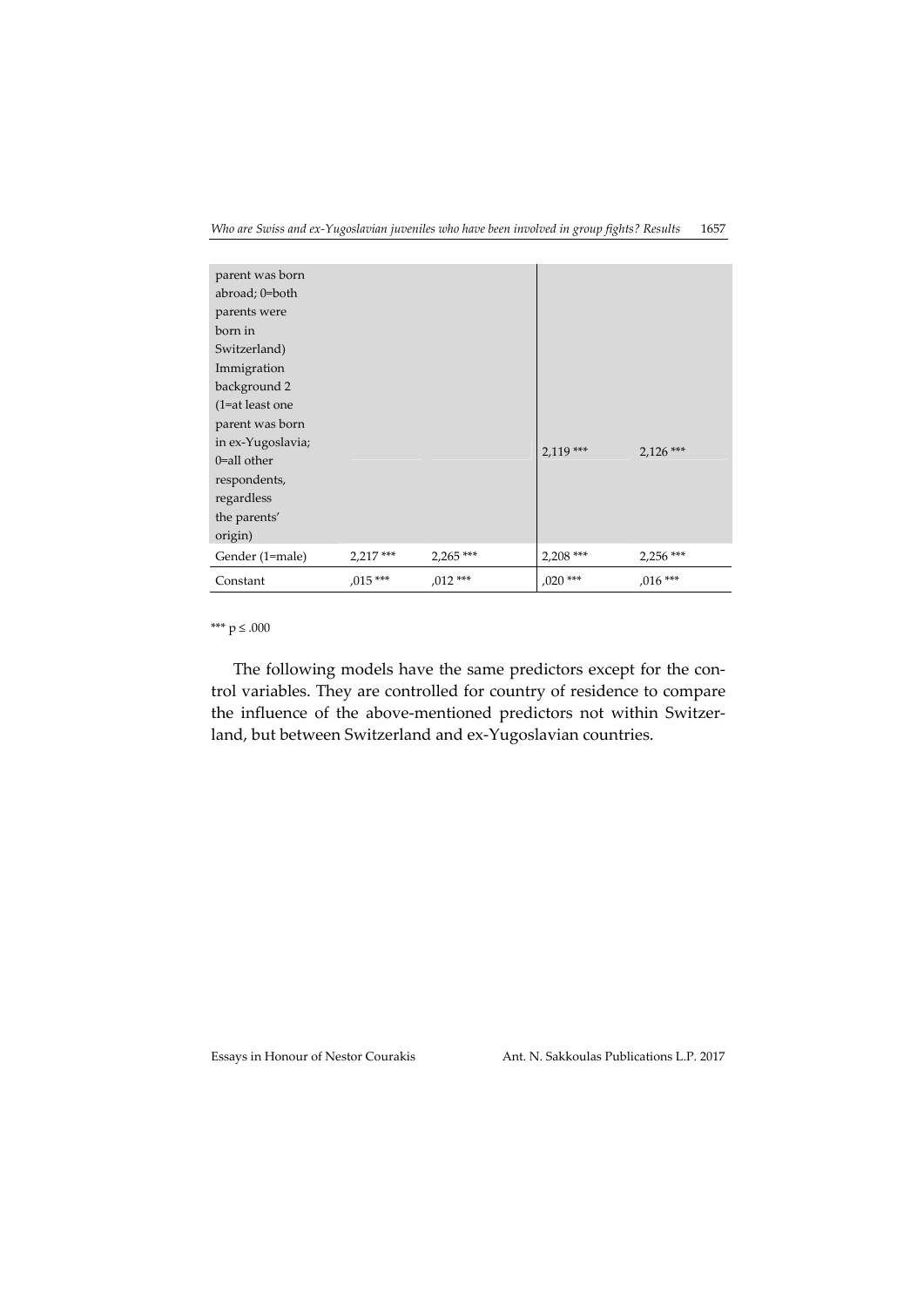**Table 4** Logistic regression model of group fights predicted by paren‐ tal control, pro‐violence attitude, having friends who have committed something illegal and binge‐drinking/cannabis, controlled for country of residence and gender (Switzerland vs. ex‐Yugoslavia), non‐weighted data

|                             | Cannabis use |             | Binge-drinking |             |
|-----------------------------|--------------|-------------|----------------|-------------|
|                             | $N = 9424$   | $R^2 = 201$ | $N = 9416$     | $R^2 = 227$ |
|                             | Sig.         | <b>OR</b>   | Sig.           | <b>OR</b>   |
| Parental control            | ,000         | 2,166       | ,000           | 1,894       |
| $(1=weak)$                  |              |             |                |             |
| Cannabis use, last          |              |             |                |             |
| month prevalence            | ,000         | 2,411       |                |             |
| $(1 = yes)$                 |              |             |                |             |
| Binge-drinking              |              |             |                |             |
| (1=at least once            |              |             |                |             |
| during last thirty          |              |             | ,000           | 3,108       |
| days)                       |              |             |                |             |
| Pro-violence attitude       |              |             |                |             |
| $(1 = \text{considering})$  |              |             |                |             |
| perpetration of             |              | 2,761       | ,000           |             |
| robbery and/or              | ,000         |             |                | 2,586       |
| assault as not              |              |             |                |             |
| wrong)                      |              |             |                |             |
| Country of residence        |              |             |                |             |
| (0=Switzerland,             |              |             |                |             |
| 1=ex-Yugoslavian            | ,000         | 1,497       | ,000           | 1,524       |
| countries)                  |              |             |                |             |
| Having friends who          |              |             |                |             |
| have committed              |              |             |                |             |
| something illegal           |              |             |                |             |
| $(1 =$ friends have         | ,000         | 4,199       | ,000           | 3,970       |
| perpetrated at least        |              |             |                |             |
| three out of five offences) |              |             |                |             |
| Gender (1=male)             | ,000         | 3,208       | ,000           | 3,256       |
| Constant                    | 0,000        | ,018        | 0,000          | ,014        |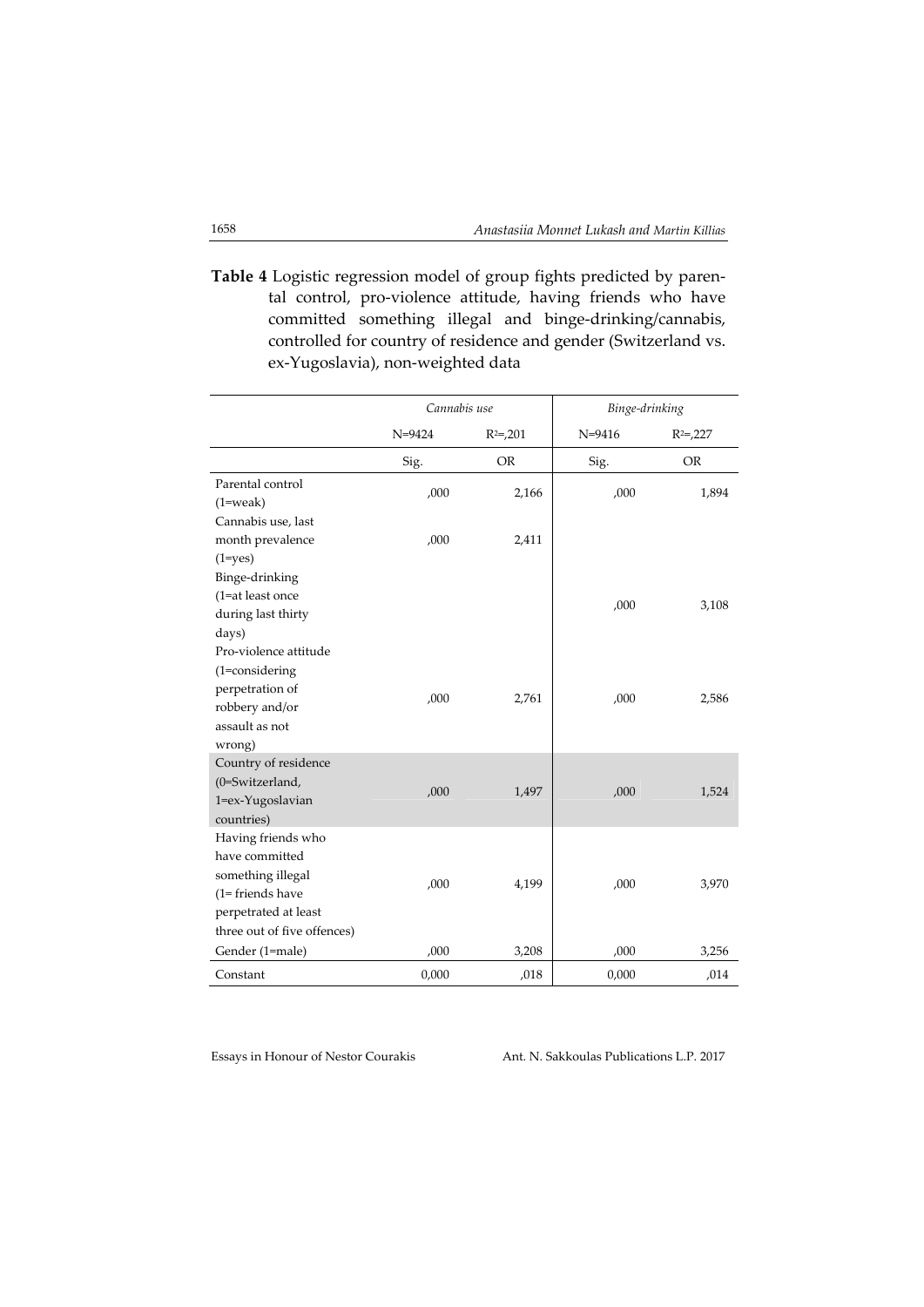As in the previous group of models, the influence of **parental con‐ trol** is similar in both models controlled for different substance use. Youths with weaker parental control are twice as likely to engage in group fights.

**Cannabis use** has a weaker influence as a predictor of group fights than **binge‐drinking**. Juveniles, who reported binge‐drinking during last thirty days, were three times as likely to be involved in group fights. This probability is a slightly lower among their peers who consumed cannabis (last month prevalence). A **pro‐violence attitude** has almost the same influence on participation in group fights, regardless of the substance that was consumed.

**Having friends, who have done something illegal**, also does not vary in models, controlled for living in different countries and consumption of different substances. Youths who have delinquent friends are four times as likely to be involved in group fights. Gender also does not vary among models. Boys are three times more likely to partake in group fights than girls.

Country of residence does not affect engagement in group fights differently, if various substances were consumed.

#### **Conclusions**

1

The results obtained allow us to show the trends of group fights and some characteristics of young offenders. We found that among all groups of respondents, the prevalence of group fights is highest among Swiss juveniles with an immigration background. Swiss youths with at least one parent born in ex‐Yugoslavia reported this offence four times as often as their peers with both parents born in Switzerland.

In accordance with the results of ISRD‐2, the prevalence of group fights in Bosnia-Herzegovina<sup>3</sup> was significantly higher than in Switzerland at the national level (Killias*et al.*, 2010, Killias, 2009).The results of the ISRD‐3 show that the difference between group fights rates at the national level and in ex‐Yugoslavian countries is very modest.

<sup>&</sup>lt;sup>3</sup> Bosnia-Herzegovina was the only selected Ex-Yugoslavian country in 2006